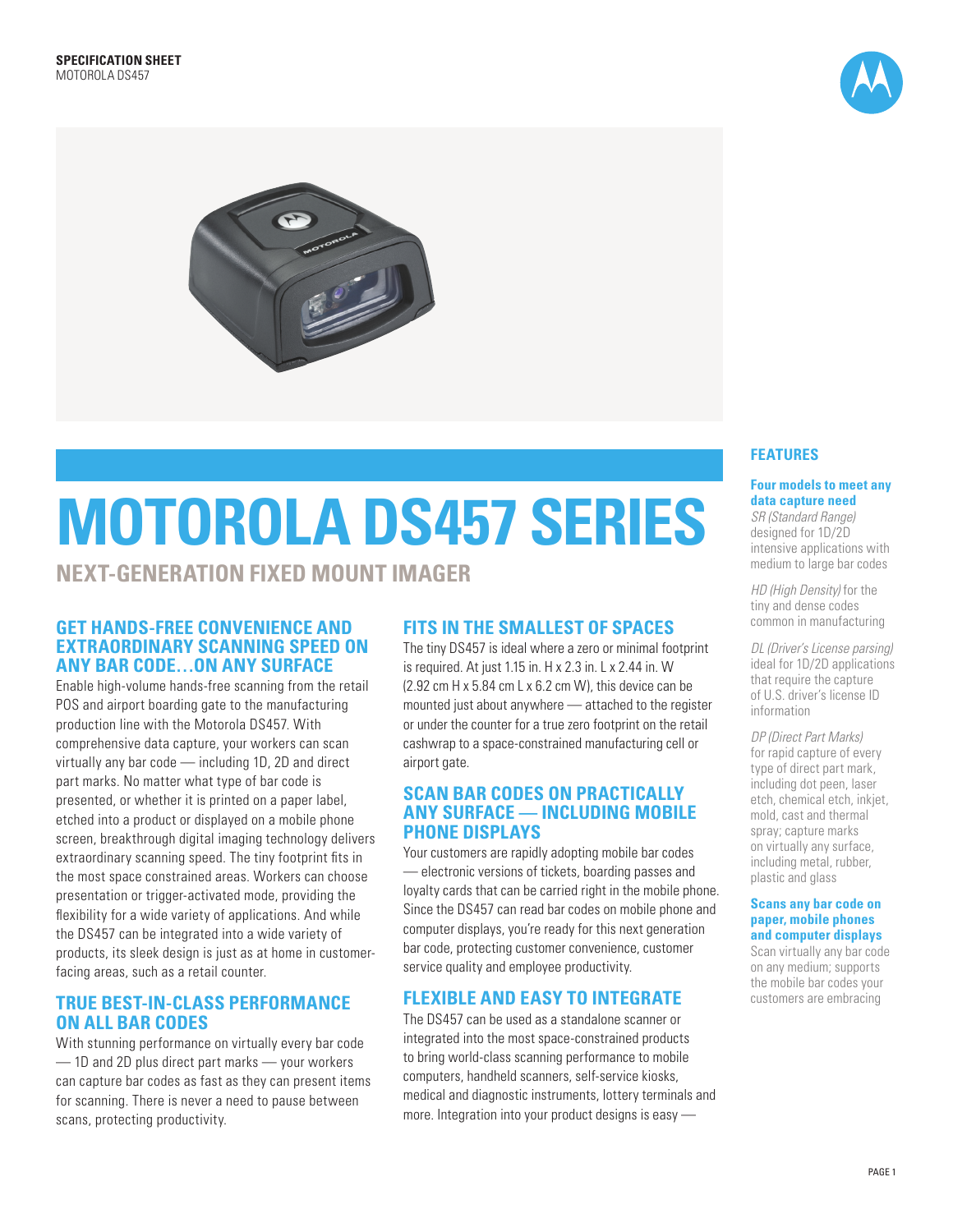#### **Comprehensive data capture — 1D, 2D, and DPM codes, driver's license parsing, still images, video and OCR**

Diverse series that can meet any fixed mount hands-free scanning need

#### **Powerful 624 MHz processor, fast sensor shutter speed and patent pending fastpulse illumination**

Delivers extraordinary scanning speed on all bar codes; increases throughput and productivity

#### **Tiny footprint**

Fits almost anywhere; enables 'invisible' under the counter installation

### **Sleek design**

Suitable for design conscious retail stores and other customer-facing areas

### **Mounting accessories**

Easily mount wherever needed — on cash registers, under counters and more

#### **Omni-directional scanning**

No need to align bar code and scanner; improves ergonimics and user comfort there is no optical, mechanical or electrical engineering required. And in the event you already have a Motorola Miniscan deployed today, the common interface allows you to simply swap scanners to cost-effectively boost scanning performance and quality — no re-tooling or redesign of the installation area are required.

# **USERS ARE UP AND RUNNING IN MINUTES**

Full omni-directional scanning eliminates the need to precisely align bar code and imager. A unique aiming pattern with a bright central dot ensures quick, accurate scanning — even in the brightest lighting. The result is a highly intuitive scanning function that increases worker productivity, virtually eliminating the need and cost associated with training.

# **FOUR MODELS TO MEET ANY APPLICATION NEED**

No matter what type of bar codes you need to capture, there is a model that will meet your needs.

#### **DS457-SR: Combination 1D and 2D bar code**

**scanning.** This standard range model is designed to meet the needs of a wide variety of applications, offering the largest working range possible on the largest variety of bar codes.

# **DS457-HD: Optimized for comprehensive 2D bar**

**code capture.** We took the DS457-SR Standard Range model and optimized the focus functionality to accommodate the very tiny and dense 2D bar codes frequently found in manufacturing. Electronic manufacturers can ensure the right part is used at the right time on the production line. And pharmaceutical manufacturers can track product as it is produced and packaged to meet track and trace regulations.

# **DS457-DL: Combination 1D and 2D bar code**

**scanning plus driver's license parsing.** We added driver's license parsing to the DS457-SR Standard Range model to enable the instant decoding of the bar coded information on any state driver's license in the U.S. as well as other national ID documents to support a wide variety of value-added applications. At the retail POS, the DS457-DL allows effortless auto-population of credit and loyalty cards, as well as easy and error-proof age verification.

# **DS457-DP: Comprehensive support for 1D and**

**2D bar codes plus direct part marks.** This powerful model starts with the high-density scanning capability of the DS457-HD, and adds new algorithms that ensure easy reading of anydirect part marks. Workers can easily capture even the most challenging direct part marks, including low-contrast marks printed on black plastic, black rubber, steel and cast-iron.

# **WORLD CLASS SUPPORT FOR MAXIMUM UPTIME**

For true service peace of mind, our Service from the Start Advance Exchange Support program offers next-business-day device replacement to keep your DS457 imagers up and running. And since built-in Comprehensive Coverage includes normal wear and tear as well as accidental damage to internal and external components, unforeseen repair expenses are practically eliminated. The result is an extraordinary lifecycle, extraordinary uptime — and a truly outstanding ROI.

# **Put the Motorola DS457 to work in your organization today.**

For more information, please visit us on the web at www.motorolasolutions.com/ds457 or access our global contact directory at www.motorola.com/enterprisemobility/contactus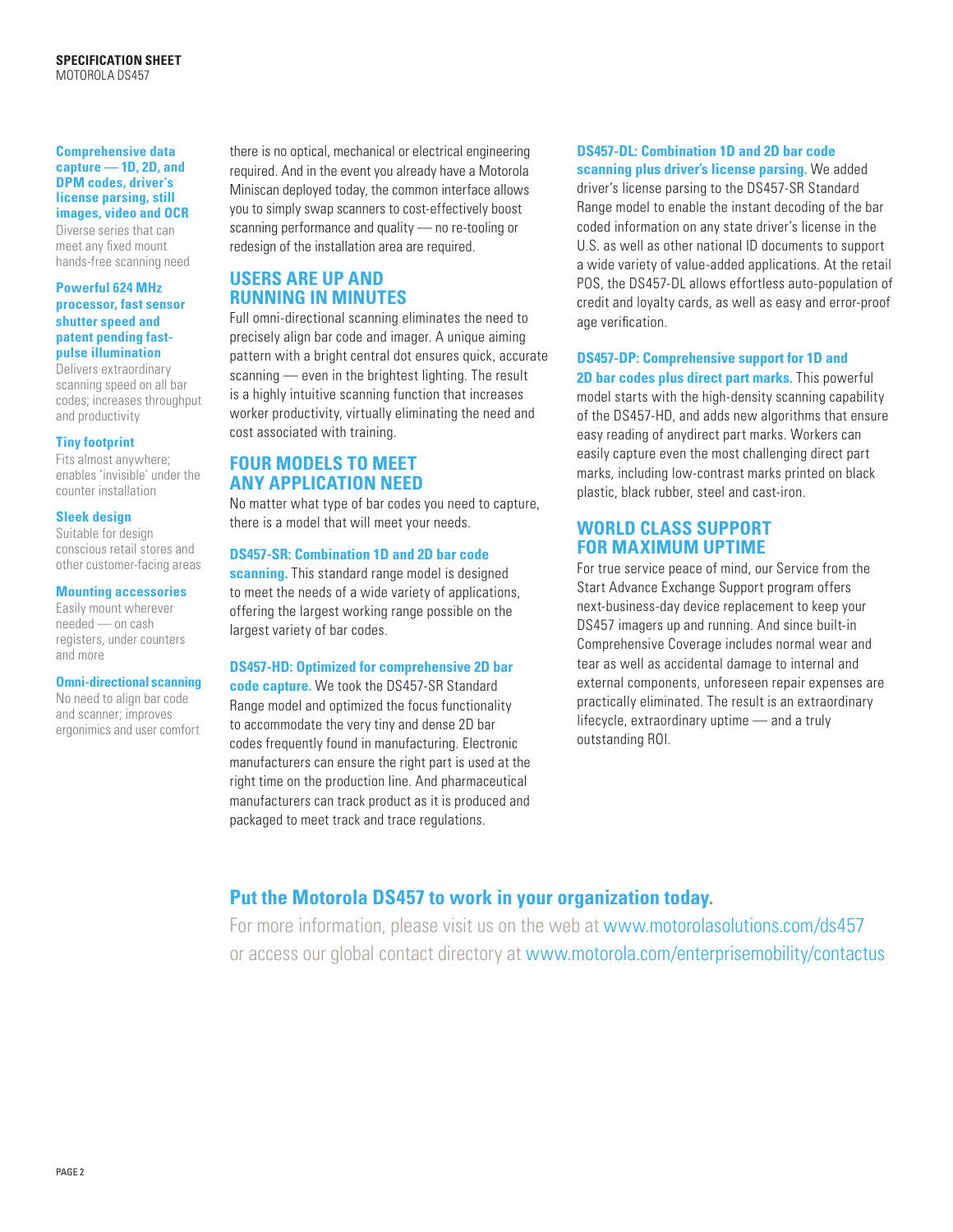# **SPECIFICATIONS CHART**

| <b>PHYSICAL CHARACTERISTICS</b>              |                                                                                                                                                                                                                                                                                                                     | Storage Temp.                                                                                                                                                                                        | -40° to 158° F /-40° to 70° C                                                                                                                                             |  |
|----------------------------------------------|---------------------------------------------------------------------------------------------------------------------------------------------------------------------------------------------------------------------------------------------------------------------------------------------------------------------|------------------------------------------------------------------------------------------------------------------------------------------------------------------------------------------------------|---------------------------------------------------------------------------------------------------------------------------------------------------------------------------|--|
| <b>Dimensions</b>                            | 1.15 in, H x 2.3 in, L x 2.44 in, W<br>2.92 cm H x 5.84 cm L x 6.2 cm W                                                                                                                                                                                                                                             | Humidity                                                                                                                                                                                             | Operating: 95% RH, non-condensing at 50°C<br>Storage: 85% RH, non-condensing at 70°C                                                                                      |  |
| Weight                                       | $3.9$ oz./111 g                                                                                                                                                                                                                                                                                                     | Sealing                                                                                                                                                                                              | <b>IP54</b>                                                                                                                                                               |  |
| Power<br>Models                              | Maximum: 5 VDC +/-10% @ 450 mA<br>DS457SR: 1D and 2D bar codes<br>DS457HD: 1D and 2D bar codes, including<br>high density codes<br>DS457DL: 1D and 2D bar codes plus parsing<br>of codes found on driver's licenses and other<br>identification documents<br>DS457DP: 1D and 2D bar codes plus direct<br>part marks | Drop Specification                                                                                                                                                                                   | Withstands multiple 30 in./76 cm drops<br>to concrete                                                                                                                     |  |
|                                              |                                                                                                                                                                                                                                                                                                                     | Ambient Light                                                                                                                                                                                        | Total darkness to 9000 ft. candles (96,900 Lux)                                                                                                                           |  |
|                                              |                                                                                                                                                                                                                                                                                                                     | Programmable<br>Parameters                                                                                                                                                                           | Power mode, trigger mode, beeper tone,<br>session time, focus control, camera control,<br>image control, advanced data formatting,<br>document capture, signature capture |  |
|                                              |                                                                                                                                                                                                                                                                                                                     | Image File Formats                                                                                                                                                                                   | BMP, TIFF, JPG                                                                                                                                                            |  |
| <b>PERFORMANCE CHARACTERISTICS</b>           |                                                                                                                                                                                                                                                                                                                     | <b>INTERFACES</b>                                                                                                                                                                                    |                                                                                                                                                                           |  |
| Sensor Resolution                            | 752 (H) x 480 (V) gray scale                                                                                                                                                                                                                                                                                        | Interfaces Supported                                                                                                                                                                                 | 9-pin male D-sub - USB (full speed) and TTL<br>level RS232 with RTS and CTS                                                                                               |  |
| Imager Field of View                         | DS457 SR and DL: 39.6° horizontal, 25.7°<br>vertical<br>DS457 HD and DP: 38.4° horizontal, 24.9°<br>vertical                                                                                                                                                                                                        | <b>REGULATORY</b>                                                                                                                                                                                    |                                                                                                                                                                           |  |
|                                              |                                                                                                                                                                                                                                                                                                                     | <b>Electrical Safety</b>                                                                                                                                                                             | ETL, VDE, CETL, EN60950, Ctick, VCCI                                                                                                                                      |  |
| Aiming Element                               | $655 \pm 10$ nm (VLD)                                                                                                                                                                                                                                                                                               | <b>Laser Classification</b>                                                                                                                                                                          | Intended for use in CDRH Class II/IEC 825<br>Class I devices                                                                                                              |  |
| <b>Illumination Element</b><br>Minimum Print | $625 \pm 5$ nm (LED)<br>Minimum 25% absolute dark/light                                                                                                                                                                                                                                                             | EMI/RFI                                                                                                                                                                                              | FCC Part 15 Class B, ICES-003 Class B,<br>CISPR22 Class B                                                                                                                 |  |
| Contrast                                     | reflectance                                                                                                                                                                                                                                                                                                         | Environmental                                                                                                                                                                                        | RoHS compliant                                                                                                                                                            |  |
| <b>SYMBOLOGY DECODE CAPABILITY</b>           |                                                                                                                                                                                                                                                                                                                     | <b>WARRANTY</b>                                                                                                                                                                                      |                                                                                                                                                                           |  |
| 1D                                           | All major 1D bar codes                                                                                                                                                                                                                                                                                              | Subject to the terms of Motorola's hardware warranty statement,<br>the DS457 is warranted against defects in workmanship and<br>materials for a period of 3 years from the date of shipment. For the |                                                                                                                                                                           |  |
| 2D                                           | PDF417, DataMatrix, QR Code, Aztec,<br><b>Composite Codes and MaxiCode</b>                                                                                                                                                                                                                                          |                                                                                                                                                                                                      |                                                                                                                                                                           |  |
| Postal                                       | US Postnet, US Planet, UK Postal, Australian<br>Postal, Japan Postal                                                                                                                                                                                                                                                | complete Motorola hardware product warranty statement, go to:<br>http://www.motorola.com/warranty                                                                                                    |                                                                                                                                                                           |  |
| <b>USER ENVIRONMENT</b>                      |                                                                                                                                                                                                                                                                                                                     | <b>RECOMMENDED SERVICES</b>                                                                                                                                                                          |                                                                                                                                                                           |  |
| Operating Temp.                              | -4° to 122° F /-20° to 50° C*<br>(NOTE: Laser aimer disabled above 113° F/45°<br>C)                                                                                                                                                                                                                                 | <b>Customer Services</b>                                                                                                                                                                             | Service from the Start Advance<br><b>Exchange Support</b>                                                                                                                 |  |
|                                              |                                                                                                                                                                                                                                                                                                                     |                                                                                                                                                                                                      | Continued on back                                                                                                                                                         |  |

\* See integration guide

| Storage Temp.                                                                                                                                                                                                                                                                                             | -40° to 158° F /-40° to 70° C                                                                                                                                             |  |  |  |  |  |
|-----------------------------------------------------------------------------------------------------------------------------------------------------------------------------------------------------------------------------------------------------------------------------------------------------------|---------------------------------------------------------------------------------------------------------------------------------------------------------------------------|--|--|--|--|--|
| Humidity                                                                                                                                                                                                                                                                                                  | Operating: 95% RH, non-condensing at 50°C<br>Storage: 85% RH, non-condensing at 70°C                                                                                      |  |  |  |  |  |
| Sealing                                                                                                                                                                                                                                                                                                   | <b>IP54</b>                                                                                                                                                               |  |  |  |  |  |
| <b>Drop Specification</b>                                                                                                                                                                                                                                                                                 | Withstands multiple 30 in./76 cm drops<br>to concrete                                                                                                                     |  |  |  |  |  |
| Ambient Light                                                                                                                                                                                                                                                                                             | Total darkness to 9000 ft. candles (96,900 Lux)                                                                                                                           |  |  |  |  |  |
| Programmable<br>Parameters                                                                                                                                                                                                                                                                                | Power mode, trigger mode, beeper tone,<br>session time, focus control, camera control,<br>image control, advanced data formatting,<br>document capture, signature capture |  |  |  |  |  |
| Image File Formats                                                                                                                                                                                                                                                                                        | BMP, TIFF, JPG                                                                                                                                                            |  |  |  |  |  |
| <b>INTERFACES</b>                                                                                                                                                                                                                                                                                         |                                                                                                                                                                           |  |  |  |  |  |
| Interfaces Supported                                                                                                                                                                                                                                                                                      | 9-pin male D-sub - USB (full speed) and TTL<br>level RS232 with RTS and CTS                                                                                               |  |  |  |  |  |
| <b>REGULATORY</b>                                                                                                                                                                                                                                                                                         |                                                                                                                                                                           |  |  |  |  |  |
| <b>Electrical Safety</b>                                                                                                                                                                                                                                                                                  | ETL, VDE, CETL, EN60950, Ctick, VCCI                                                                                                                                      |  |  |  |  |  |
| Laser Classification                                                                                                                                                                                                                                                                                      | Intended for use in CDRH Class II/IEC 825<br>Class I devices                                                                                                              |  |  |  |  |  |
| EMI/RFI                                                                                                                                                                                                                                                                                                   | FCC Part 15 Class B, ICES-003 Class B,<br>CISPR22 Class B                                                                                                                 |  |  |  |  |  |
| Environmental                                                                                                                                                                                                                                                                                             | RoHS compliant                                                                                                                                                            |  |  |  |  |  |
| <b>WARRANTY</b>                                                                                                                                                                                                                                                                                           |                                                                                                                                                                           |  |  |  |  |  |
| Subject to the terms of Motorola's hardware warranty statement,<br>the DS457 is warranted against defects in workmanship and<br>materials for a period of 3 years from the date of shipment. For the<br>complete Motorola hardware product warranty statement, go to:<br>http://www.motorola.com/warranty |                                                                                                                                                                           |  |  |  |  |  |
| <b>RECOMMENDED SERVICES</b>                                                                                                                                                                                                                                                                               |                                                                                                                                                                           |  |  |  |  |  |

# **Unique aiming pattern**

Bright central dot ensures quick, accurate scanning even in bright sunlight

#### **Scan trigger**

Can be used in either presentation mode for hands-free scanning or on-demand scanning via integrated scan trigger

#### **Supports 123Scan2 configuration tool**

Enables rapid and easy customized set-up through a free, wizard-based PC software tool

#### **Compatible with SSI and SNAPI command interfaces**

Expands application flexibility with fast, simple communication plus support for advanced features between imager and host

#### **Optional software developer kit (SDK)**

Provides familiar Microsoft® Windows 2000 and XP platform support for rapid development of applications that integrate easily into the customer environment

# **MARKETS AND APPLICATIONS**

#### **Retail**

POS, ID verification, mobile coupons and loyalty card scanning, auto-fill of credit and loyalty card applications

#### **Manufacturing**

Error proofing on clean conveyors in electronic manufacturing, track and trace in pharmaceutical manufacturing

#### **Travel and Transportation**

Scanning of mobile and paper-based boarding passes and tickets at airports, train stations and bus terminals

# **Security**

Access control at border crossings, military bases and more

# **OEM**

Integrate into a broad range of devices, from self-service kiosks to medical instruments